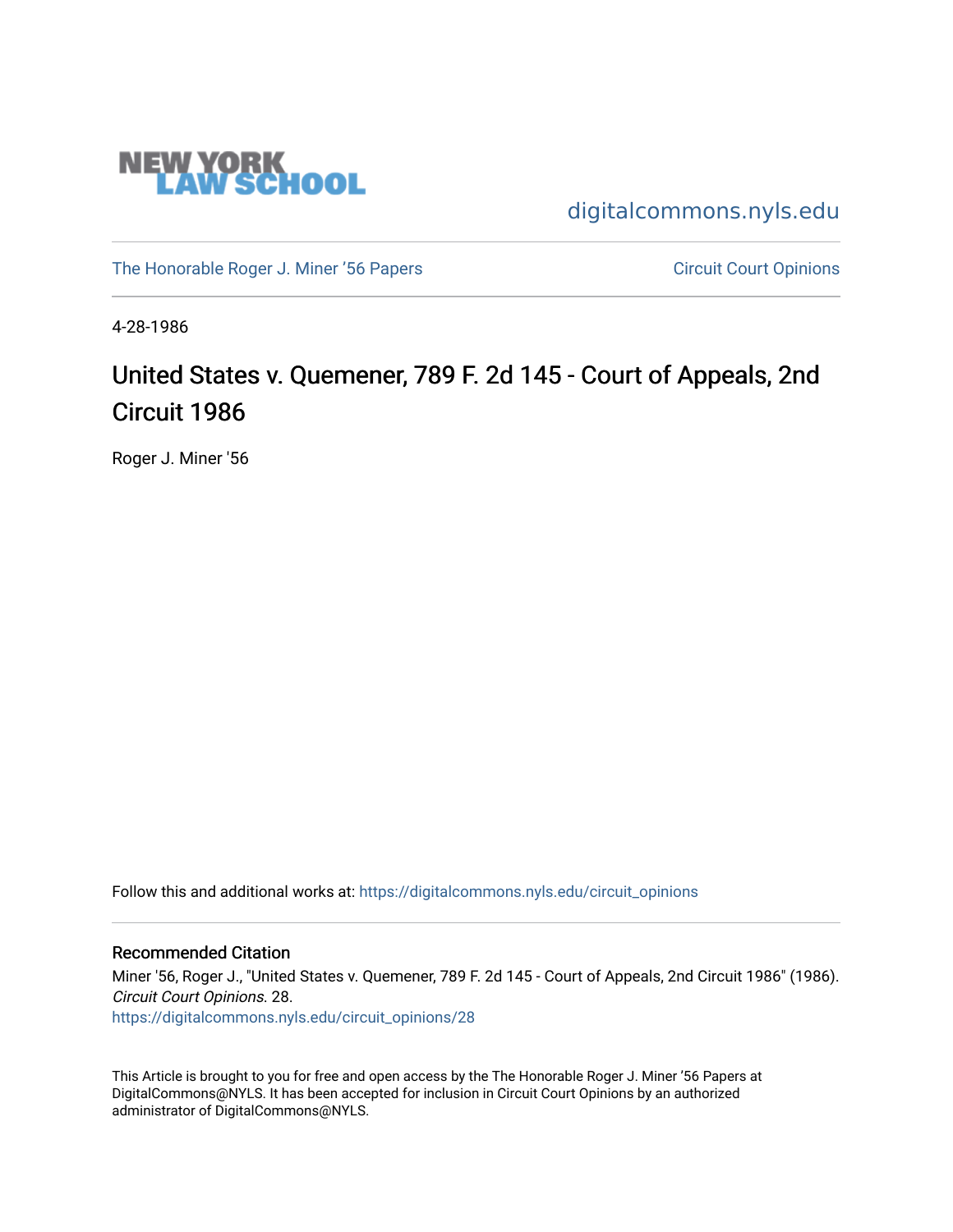#### 789 F.2d 145 (1986)

#### **UNITED STATES of America, Appellee,**

v.

#### Patrick QUEMENER, Yann Raymond Boedec, Steven Seward, Defendants-Appellants.

Nos. 533, 534, 535 Docket 85-1273, 85-1284, 85-1297.

#### United States Court of Appeals, Second Circuit.

Arqued November 26, 1985. Decided April 28, 1986.

\*146 Richard A. Reeve, New Haven, Conn. (Federal Public Defender), for defendant-appellant Yann Boedec.

James W. Lawson, Boston, Mass. (Oteri, Weinberg & Lawson, Boston, Mass., of counsel), for defendant-appellant Steven Seward.

Thomas S. Luby, Meriden, Conn., for defendant-appellant Patrick Quemener.

Jeremiah F. Donovan, Asst. U.S. Atty. (Stanley A. Twardy, Jr., U.S. Atty., for the D. of Conn., of counsel, Jon J. Russo, Law Student Intern), for appellee.

Before MANSFIELD, PIERCE and MINER, Circuit Judges.

MINER, Circuit Judge:

Patrick Quemener, Yann Boedec and Steven Seward appeal from judgments of conviction entered in the United States District Court for the District of Connecticut (Clarie, J.) following a jury trial in which they were convicted of possessing and conspiring to possess marijuana with the intention of unlawfully importing it into the United States in violation of 21 U.S.C. §§ 955a(d), 955c. Appellants contend, inter \*147 alia, that Judge Clarie erred in denying their motions to suppress physical evidence and to dismiss the indictment for lack of jurisdiction. Finding no error, we affirm.

### **I. BACKGROUND**

On September 25, 1984, a Coast Guard patrol plane advised the Coast Guard vessel EVERGREEN that a forty-foot sailboat, later identified as the MARGIE, was heading north approximately 216 miles from the southeast tip of Nantucket Island and 236 miles from Chatham, Massachusetts. The EVERGREEN's patrol orders were to intercept vessels "heading in a general east to northeast direction, which appeared not to be fishing and were under 300 feet in length." Commander Gregory Shaw, the EVERGREEN's skipper, was suspicious of the MARGIE's northerly course, since most pleasure boats traveled down the coast toward the Caribbean in the fall. In fact, during the EVERGREEN's twelve-day patrol, no other pleasure vessels had been observed heading north except for a few boats sailing in Block Island Sound.

Commander Shaw first observed the MARGIE at about 4:15 p.m. from a distance of approximately 800 yards. He noted it to be heavily ladened and down in the bow and generally to be riding low in the water. This was unusual, since the MARGIE's bow was designed for living quarters and not for carrying heavy cargo. The MARGIE radioed the EVERGREEN, seeking technical advice concerning certain oil-line engineering problems. In response to an inquiry by Shaw, appellant Seward identified himself as the MARGIE's Master. He stated that he was a British citizen and that his home port was Rhode Bay, Anguilla, in the British West Indies.<sup>[1]</sup> He also advised Shaw that his last port of call had been Tortola and that his next port of call was to be St. John's. Newfoundland.<sup>[2]</sup> Commander Shaw then inguired as to the nationality of the MARGIE's crew. Seward replied that he thought they were French, but that he had not spoken to either of them very much during the nine days they had been sailing together. When Commander Shaw asked the purpose of the voyage. Seward claimed to be transporting the boat to St. John's, Newfoundland, for a friend who owned the boat; although he was not certain, Seward though the boat had been sold and would be traveling from St. John's to Mystic, Connecticut.

Commander Shaw testified that his suspicions were aroused by the fact that Seward did not seem to know much about his crew members after making a nine-day voyage with them in a relatively small boat, that Seward was vague as to the details of the MARGIE's intended delivery, and that the MARGIE was approximately 70° off course for its claimed destination of Newfoundland.

At about 7:00 p.m. that evening, Shaw directed one of his officers, Lieutenant McPherson, to radio the MARGIE and obtain the full names, birthdates and addresses of all those aboard. When that information was provided, the EVERGREEN forwarded it to the El Paso Criminal Intelligence Center ("EPIC"). The EPIC check \*148 proved negative as to the MARGIE itself and appellants Boedec and Quemener; Seward, however, was reported to have been involved in cocaine smuggling in the Caribbean in early 1984 using a vessel similar to the MARGIE.

Later that evening, Shaw requested permission from the Atlantic Area Operations Commandant to board the MARGIE if she came within 150 miles of the Atlantic coast of the United States. The EVERGREEN continued to follow the MARGIE at a distance of between 700 and 1000 yards throughout the night. The MARGIE continued to bear closer to the mainland on a course which, according to Shaw, eventually would have put her along the Gulf of Maine. At approximately 11:40 a.m. on September 26th, the EVERGREEN received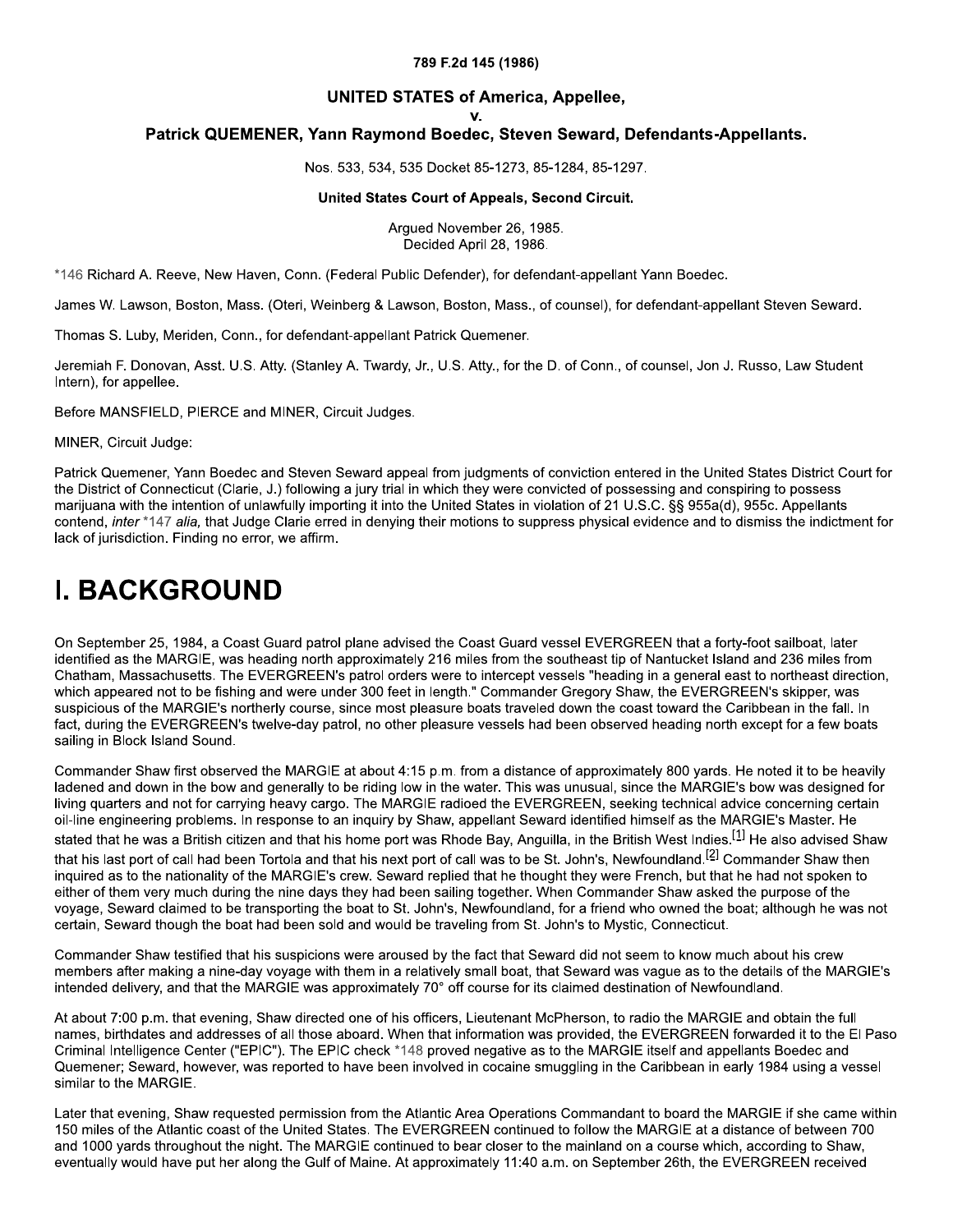authorization from the Atlantic Area Operations Center to board the MARGIE. The boarding was accomplished without incident at approximately 12:00 noon. At that point, the MARGIE was located approximately 141.5 miles from the southeast tip of Nantucket Island, and 159 miles from Chatham, Massachusetts, the nearest mainland coastal point.

On boarding, Lieutenant McPherson detected the aroma of marijuana. As McPherson entered the cockpit, he observed a number of burlap-covered bales. A field test indicated that the bales contained marijuana. In all, 180 bales were discovered, each weighing between forty and fifty pounds. The MARGIE was then seized and its crew arrested.

A search of the vessel revealed some minimal provisions as well as a large number of navigational charts. Specifically, the MARGIE possessed detailed coastal charts for Cape Hatteras to Charlestown, Cape Canaveral to Key West, the east coasts of Florida and South Carolina, Charlestown Light to Cape Canaveral, the Leeward Islands, the West Indies, the Dominican Republic, the Virgin Islands, Jamaica, the Passage to Mona and the Gulf of Mexico and Tortola. She also possessed detailed coastal charts for Block Island Sound and eastern and mid-Long Island Sound. While there were no detailed coastal charts for any area north of Cape Cod, there were two charts showing Canadian points; one was a general chart showing St. John's, Newfoundland, but covering the immense area from Newfoundland in the north to Surinam, off South America, to the south. That chart also depicted the coasts of North and South America to the west and the coasts of Europe and Africa to the east. The second chart was also a rather general one, showing St. John, New Brunswick, covering the area between Nova Scotia to the north and Cape Hatteras, off North Carolina, to the south. Coast Guard personnel testified that these were not the type of charts that a prudent mariner would use for navigating in coastal waters, since "there is not enough definition on the charts ... to do an accurate positioning, a fixing along the beach, or to pick out the particular dangers to navigation, rocks in the water, shoal areas." A defense expert testified, however, that, in his opinion, a sailor would have been able to sail from Tortola to Canada using the charts found aboard the MARGIE.

All of this evidence was admitted at trial, in addition to certain expert navigational testimony. The government's expert testified, and the defense expert agreed, that if the MARGIE maintained the heading she was on and the speed she was making when first spotted by the Coast Guard plane, she would have reached land in the United States. The defense expert, however, also testified that if one considered instead the MARGIE's course between the first sighting by the plane and the second sighting an hour and one-half later, she was heading toward the Canadian peninsula of Nova Scotia.

# **II. DISCUSSION**

## **A. The Suppression Motion**

Appellants' principal argument on appeal is that the district court erred in denying their motion to suppress the evidence seized when the MARGIE was boarded. The predicate for this contention is severalfold. First, appellants claim that \*149 the seizure of the MARGIE occurred more than 150 miles off the Atlantic coast of the United States, in violation of an agreement between the United States and Great Britain. The agreement provides that the British government

will not object to the boarding by the authorities of the United States, outside the limits of the territorial sea and contiguous zone of the United States and within the areas described in paragraph 9 below, of private vessels under the British flag in any case in which those authorities reasonably believe that the vessel has on board a cargo of drugs for importation into the United States in violation of the laws of the United States.

Agreement on Narcotic Drugs: Interdiction of Vessels, Nov. 13, 1981, United States-Great Britain, T.I.A.S. No. 10296, at 2 ("USGB Agreement" or "Agreement"). Paragraph 9 of the Agreement defines the agreed upon areas to "comprise the Gulf of Mexico, the Caribbean Sea, that portion of the Atlantic Ocean West of longitude 55° West and South of latitude 30° North and all other areas within 150 miles of the Atlantic coast of the United States." Id. at 3.

There is no dispute that the MARGIE was seized 141.5 miles from the southeastern tip of Nantucket Island and 159 miles from Chatham, Massachusetts, the nearest mainland point. The question presented by this aspect of the appeal, therefore, is: from which point is the 150 miles limitation to be measured?

In arquing that the coast must be measured from the Massachusetts mainland, appellants rely on a substantial body of Supreme Court case law, e.g., United States v. Maine, 469 U.S. 504, 105 S.Ct. 992, 83 L.Ed.2d 998 (1985); United States v. Maine, 452 U.S. 429, 101 S.Ct. 3074, 69 L.Ed.2d 132 (1981); United States v. Louisiana, 394 U.S. 1, 89 S.Ct. 768, 22 L.Ed.2d 36 (1969); United States v. California, 381 U.S. 139, 85 S.Ct. 1401, 14 L.Ed.2d 296 (1965), holding that a coastal state's seaward boundary generally is set as a line three geographical miles distant from its coastline. United States v. Maine, 105 S.Ct. at 998 (citing the Submerged Lands Act, 43 U.S.C. § 1312). "Coastline," in turn, is defined as "'the line of ordinary low water along that portion of the coast which is in direct contact with the open sea and the line marking the seaward limit of inland waters." 105 S.Ct. at 998 (quoting 43 U.S.C. § 1301(c)). According to appellants, these cases require that Nantucket be excluded in deriving the United States coast.

We find those cases inapposite however, and therefore disagree. First, as noted by the district court, these boundary cases deal exclusively with determining coastal states' ownership of the natural resources off their littoral borders vis-a-vis the federal government. Accordingly, in each of the cases, the Supreme Court purported to do no more than define the coastlines of the states involved; no attempt was made to fix the boundaries of the Atlantic coast of the United States.<sup>[3]</sup>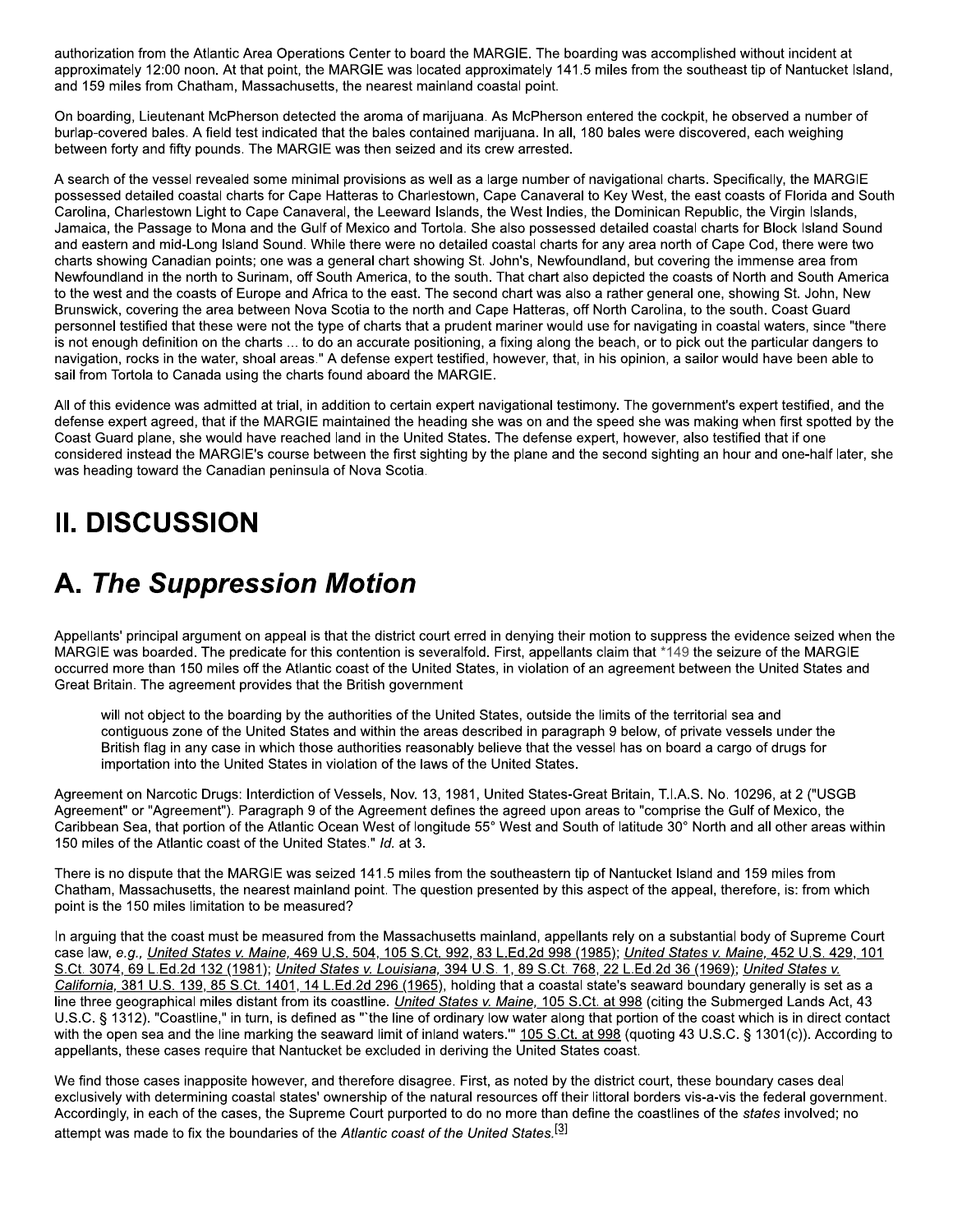More important, however, while these cases focused on a definition of the term "coastline," we are concerned with the USGB Agreement's usage of the less specific "coast." A number of sources confirm the fact that "coast" denotes a far more general meaning than the term of art "coastline." See, e.g., Mahar v. Gartland S.S. Co., 154 F.2d 621, 622 (2d Cir.1946) ("A country's `coast' ordinarily means those of its borders washed by the sea ..."); Blacks Law Dictionary 232 (5th ed. 1979) ("the edge or margin of a country bounding on the sea. The term includes small islands and reefs naturally connected with the adjacent land, and rising above the surface of the water...."); Random House College Dictionary 257 (rev. ed. 1980) (the \*150 land or region next to the sea; seashore); Webster's Third New International Dictionary 433 (1981) (definition 2a: "the seashore or land near it; the margin: seaboard: the land immediately abutting the sea...."). We therefore are persuaded that the Supreme Court boundary cases cited are not dispositive with regard to a definition of the Atlantic coast.

Instead, we look to a variety of more relevant sources to support our conclusion that the MARGIE was seized within 150 miles of the Atlantic coast of the United States. First, it appears to be a widely accepted tenet of international jurisprudence that a nation's coast is considered to include, and in some cases, to be extended by, any of its territorial islands. For example, in the case of *The "Anna*," 165 Eng. Rep. 809 (1805), the British High Court of Admiralty determined that the capture of an American ship by a British privateer, within three miles of certain mud islands at the mouth of the Mississippi River but five miles from the mainland, was made within the territorial waters of the United States. The court wrote:

[I]t so happens in this case, that a question arises as to what is to be deemed the shore, since there are a number of little mud islands composed of earth and trees drifted down by the river, which form a kind of portico to the mainland. It is contended that these are not to be considered as any part of the territory of America, that they are a sort of "no man's land," not of consistency enough to support the purposes of life, uninhabited, and resorted to, only, for shooting and taking birds' nests. It is argued that the line of territory is to be taken only from the Balise, which is a fort raised on made land by the former Spanish possessors. I am of a different opinion; I think that the protection of territory is to be reckoned from these islands; and that they are the natural appendages of the coast on which they border, and from which indeed they are formed. Their elements are derived immediately from the territory, and on the principle of alluvium and increment, on which so much is to be found in the books of law.

Id. at 814-15. Similar conclusions have been reached by a number of American courts. See Ford v. United States, 273 U.S. 593, 601, 47 S.Ct. 531, 533, 71 L.Ed. 793 (1927); The Miss C.B., 63 F.2d 639, 639 (5th Cir.1933); The Golmaccam, 8 F.Supp. 338, 339 (D.Me.1934); The Mazel Tov, 51 F.2d 292, 294 (D.R.I.1931), rev'd on other grounds, 56 F.2d 921 (1st Cir.1932), rev'd sub nom. Cook v. United States, 288 U.S. 102, 53 S.Ct. 305, 77 L.Ed. 641 (1933); United States v. Henning, 7 F.2d 488, 489 (S.D.Ala.1925), rev'd on other grounds sub nom. Hennings v. United States, 13 F.2d 74 (5th Cir.1926).

Of particular significance is the fact that each of these cases was decided against the backdrop of a treaty between the United States and Great Britain similar to the Agreement at issue here. See Convention for Prevention of Smuggling of Intoxicating Liquors, Jan. 23, 1924, United States-Great Britain, 43 Stat. 1761, T.S. No. 685. Aimed at "avoiding any difficulties which might arise between [the two nations] in connection with the laws in force in the United States on the subject of alcoholic beverages....," id., Preamble, that treaty provided, in relevant part, as follows:

## **ARTICLE I.**

The High Contracting Parties declare that it is their firm intention to uphold the principle that 3 marine miles extending from the coastline outwards and measured from low-water mark constitute the proper limits of territorial waters.

# **ARTICLE II.**

(1) His Britannic Majesty agrees that he will raise no objection to the boarding of private vessels under the British flag outside the limits of territorial waters by the authorities of the United States, its territories or possessions in order that enquiries may be addressed to those on board and an examination be made of the ship's papers for the purpose of ascertaining whether the vessel or those on board are endeavoring to import or have \*151 imported alcoholic beverages into the United States, its territories or possessions in violation of the laws there in force. When such enquiries and examination show a reasonable ground for suspicion, a search of the vessel may be instituted.

\* \* \* \* \* \*

(3) The rights conferred by this article shall not be exercised at a greater distance from the coast of the United States its territories or possessions than can be traversed in one hour by the vessel suspected of endeavoring to commit the offense....

#### Id. at 1761-62.

In applying that treaty, the courts uniformly have measured the one-hour distance from the coast of any relevant off-shore island. Ford v. United States, 273 U.S. at 600-01, 47 S.Ct. at 533 (seizure of British vessel within 12 miles of the Farallon Islands, 25 miles west of San Francisco); The Miss C.B., 63 F.2d at 639 (seizure of British schooner "eight miles from the nearest land, a small island, and a further distance from the shore of the mainland"); The Golmaccam, 8 F.Supp. at 339(seizure of British vessel within 12 miles of "Mount Desert Rock, the nearest part of the coast [of Maine]; being a rocky peak just reaching the surface of the ocean, on which there is a lighthouse,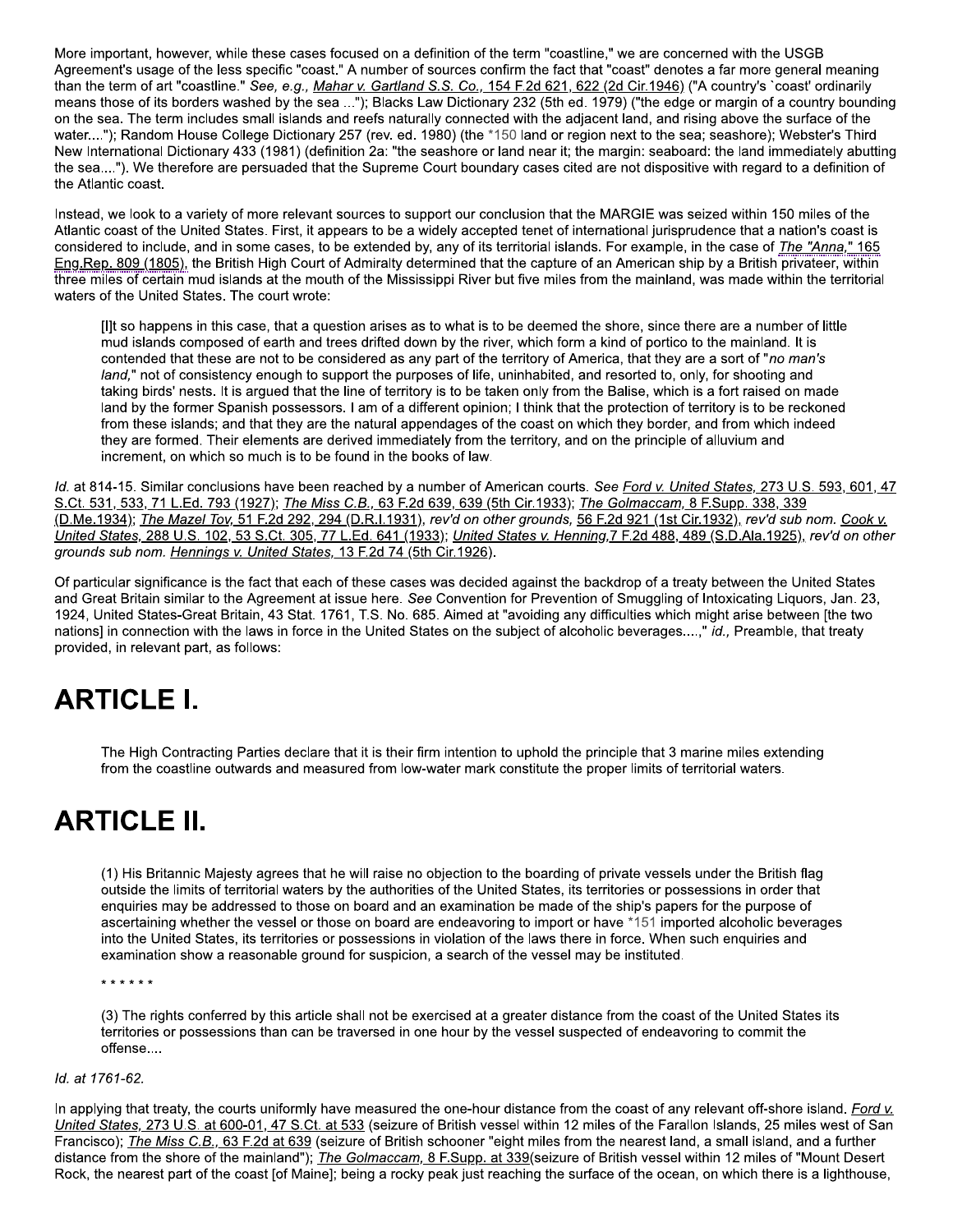about 20 miles from the island of Mount Desert"); The Mazel Tov, 51 F.2d at 294 (British vessel seized 11-1/2 miles from "a small island, 'No Man's Land,' lying some distance at sea off the island of Martha's Vineyard"); *United States v. Henning, 7 F.2d at 489* (British vessel seized "12 miles west of Sea Horse Reef beacon on the west coast of Florida and about 16 miles west of the coast of Florida; seizure upheld but based upon distance "'from the coast of the United States, the coast of its territories, or the coast of its possessions," and not from the beacon).

In other contexts as well, American courts have determined the United States coast to encompass the area surrounding territorial islands. Middleton v. United States, 32 F.2d 239, 239-40 (5th Cir.1929) (affirming conviction for bringing aliens into the United States; defendant brought aliens into U.S. territorial waters "when he came within half a mile of the Keys, and also when he passed by the bell buoy of the Northwest Channel within three miles of an island. It does not make any difference that these islands were uninhabited; it is sufficient that they were islands of the United States."); cf. Civil Aeronautics Board v. Island Airlines, Inc., 235 F.Supp. 990, 1007 (D.Hawaii 1964) (state boundaries fixed "at three nautical miles from the line of ordinary low water surrounding each and every one of the islands composing the State of Hawaii[,]" giving to Hawaii "jurisdiction over the surrounding ocean waters no greater nor less than that given to every other state of the Union bordering upon the sea"), aff'd, 352 F.2d 735 (9th Cir.1965); Ex parte Marincovich, 48 Cal.App. 474, 192 P. 156, 158 (Cal.Dist.Ct.App.1920) ("we conclude ... that ... the state [of California] has jurisdiction over a belt of water, three miles wide, around each of the islands that lie along and adjacent to our shores").

The conclusions of these courts are in accord with the vast body of other authorities. E.g., H. Wheaton, Elements of International Law 256 (8th ed. 1866), quoted in United States v. Louisiana, 394 U.S. 11, 65 n. 84, 89 S.Ct. 773, 802 n. 84, 22 L.Ed.2d 44 (1969) (" [t]he term `coasts' includes the natural appendages of the territory which arise out of the water, although these islands are not of sufficient firmness to be inhabited or forfeited...."); P. Jessup, The Law of Territorial Waters and Maritime Jurisdiction 456 (1927), quoted in 4 M. Whiteman, Digest of International Law 286 (1965) ("where islands, or islets not continuously submerged at low tide, are situated not more than six marine miles from, and are the property of a littoral state, the normal boundary of territorial waters is extended by including those waters lying within 3 miles of the coasts or shores of such islands or islets. For islands or islets lying further from the mainland, \*152 a special zone is delimited around them...."); Fauchille, Traite de Droit International Public, pt. II, at 202 (8th ed. 1925), cited in Whiteman, supra, at 285; III Gidel, Le Droit International Public de la Mer 684, 717 (1934), cited in Whiteman, supra, at 285.

Moreover, a number of statements by both British and American government officials supports this precise view. For example, in a 1964 letter to Attorney General Kennedy, Secretary of State Rusk wrote:

It is the traditional position of the United States that its territorial sea is three nautical miles in breadth measured from low water mark on its coasts. An island has its own territorial sea measured from the same baseline. It is, therefore, the Department's position that each of the islands of the Hawaiian archipelago has its own territorial sea, three miles in breadth measured from low water mark on the coast of the island....

Letter from Secretary of State Rusk to Attorney General Kennedy (May 21, 1964) (Department of State, file Av 6 US/IA), quoted in Whiteman, supra, at 281; see also 1 Moore, International Law Digest 711, 713 (1906), quoted in Whiteman, supra, at 274 (similar statement by Secretary of State Seward regarding Spain's six-mile territorial water claim in regard to Cuba). Similarly, a 1959 Department of State Bulletin authored by a Department Geographer noted that:

Islands have their own territorial seas, which may or may not coalesce with the territorial sea of the mainland.... Islands within 6 miles of each other have territorial seas which of necessity overlap and in steppingstone fashion may extend the sovereignty of the state over distances far beyond the mainland coast. This situation is true off the coast of Massachusetts, where the territorial sea of Martha's Vinevard coalesces with that of the mainland as well as with that of Nantucket Island. As a result territorial waters extend some 30 miles seaward from the Massachusetts coast opposite Martha's Vineyard....

Pearcy, Measurement of the U.S. Territorial Sea, 40 Dep't St. Bull. 963, 965-66 (June 29, 1959), quoted in Whiteman, supra, at 281-82; see also L. Meeker, Territorial Waters of Former Japanese Mandated Islands (Jan. 2, 1947) (Department of State Memorandum, file 894.0145/1-247), quoted in Whiteman, supra, at 281. Finally, the report of the Special Master appointed following the decision in United States v. California, 332 U.S. 19, 67 S.Ct. 1658, 91 L.Ed. 1889 (1947) notes:

The letter from the Secretary of State of November 13, 1951, says ... that at The Hague Conference of 1930 the United States took the position that each offshore island was to be surrounded by its own belt of territorial waters, and that this principle was approved in the Report of the Second Sub-Committee.... That each offshore island should have its own three-mile belt goes naturally with the fact that these islands are part of the territory of the nation to which the mainland belongs. No one, for instance, questions that the islands lying off the southern coast of California are part of the State of California, and as such each of them is, of course, entitled to its three mile marginal strip....

Submerged Lands, 1952: Hearing on S.J.Res. 13 Before the Committee on Interior and Insular Affairs, 83d Cong., 1st sess. 1211, 1221 (1952), quoted in Whiteman, supra, at 293-94.

The British authorities have expressed similar views. For example, in 1869, the British Law Officers sent the following instructions to the Governor of the Bahamas:

The Cays on the north coast of Cuba ... appear to us to come within the principle laid down by Lord Stowell in the case of the Anna ..., and that the Spanish right of jurisdiction extends to a distance of a marine league seawards from those Cays, and over all the Banks which may be enclosed within those Cays and the Mainland of Cuba.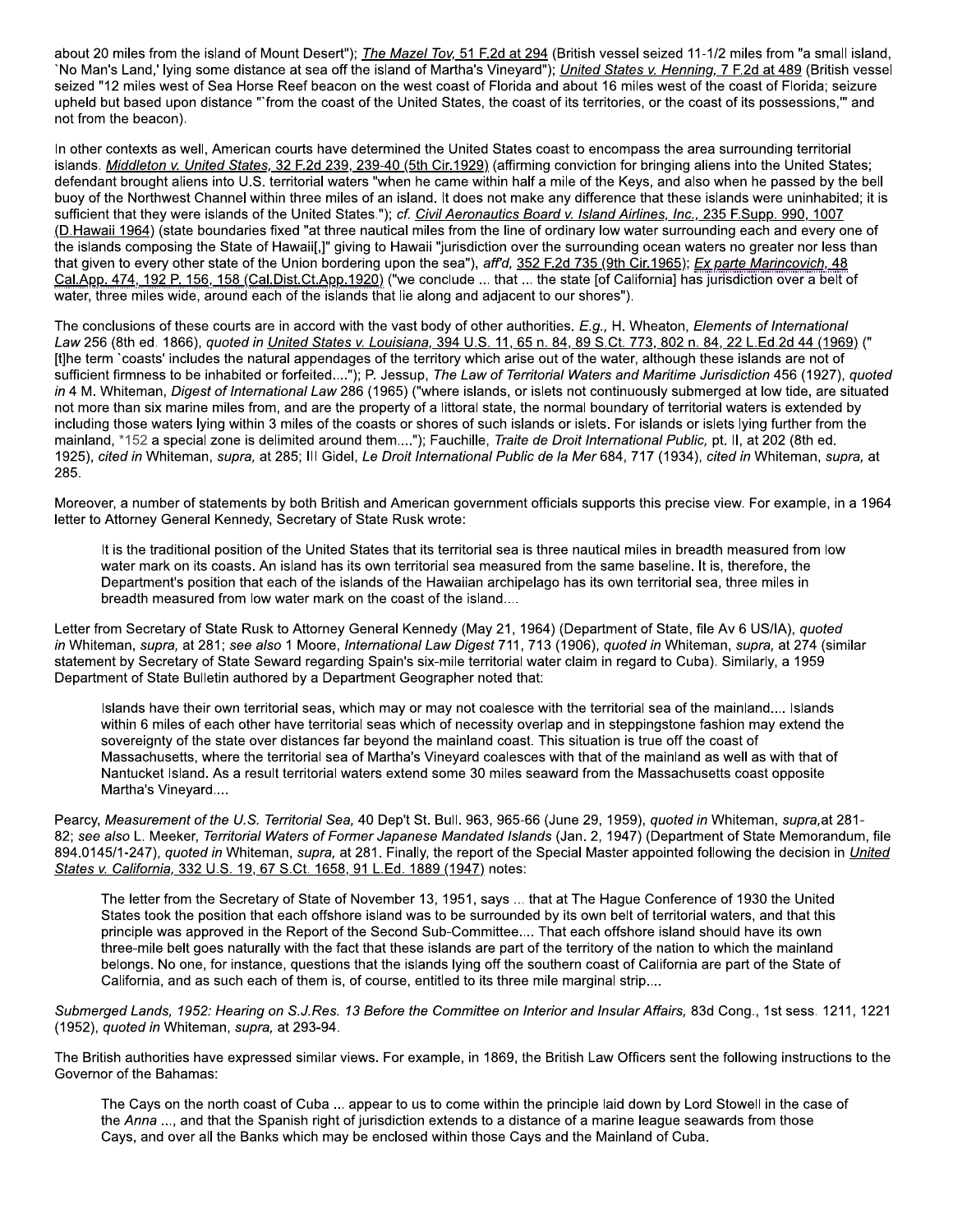2 H.A. Smith, Great Britain and the Law of Nations 240 (1935), quoted in Whiteman, supra, at 274. Similar instructions \*153were offered by the British Law Officers with respect to the islands of Bermuda, 2 H.A. Smith at 232-33, quoted in Whiteman, supra, at 275, and Jamaica, 2 H.A. Smith at 239, quoted in Whiteman, supra, at 275, as well as the Great Barrier Reef at Queensland, Australia, Whiteman, supra, at 278-79.

Finally, this position is supported by reference to a number of international treaties. Most significant, the Convention on the Territorial Sea and the Contiguous Zone, which appellants point to as providing the source for a definition of "coastline," specifically confirms that islands possess independent coasts or coastlines. See Convention on the Territorial Sea and the Contiguous Zone, done April 29, 1958, art. 10, 15 U.S.T. 1606, T.I.A.S. No. 5639 ("1. An island is a naturally-formed area of land, surrounded by water, which is above water at high-tide. 2. The territorial Sea of an island is measured in accordance with the provisions of these articles."); see also, e.g., Whiteman, supra, at 276-77 ("Article II of the Treaty between Great Britain and Denmark of 1902 regulating the fisheries around the Faroe Islands, stated that the Danes should enjoy exclusive fishing rights `... within the distance of 3 miles from low-water mark along the whole extent of the coast of the said islands, as well as of the dependent islets, rocks and banks.""); id. at 277 ("The North Sea Convention of 1882 in article 2 stated that the fishing line should be measured from the `low-water mark along the whole extent of the coasts of their respective countries, as well as of the dependent islands and banks.""); cf. Whiteman, supra, at 293 ("The Report of the Second Commission (Territorial Waters) at the Hague Conference of 1930 for the Codification of International Law included the following draft of a provision ... with reference to `Islands': `Every island has its own territorial sea....""); id. at 294 ("The text evolved by the International Law Commission with respect to islands (article 10), and contained in its 1956 and final report, ... read: `Every island has its own territorial sea."").

In light of this overwhelming consensus of authority concerning the role of islands in defining a nation's coast, we have little difficulty concluding that the USGB Agreement clearly contemplates a 150 mile delimitation measured in this case from the coast of Nantucket itself. Accordingly, because the seizure of the MARGIE occurred within 150 miles of that point, we find no violation of this aspect of the two nations' Agreement.

We also conclude, as discussed more fully below, that the decision to board and seize the MARGIE was supported by a reasonable belief that the vessel had on board a cargo of drugs for importation into the United States, as required by the Agreement. Accordingly, we find no violation of the Agreement's terms and conclude that the district court properly denied appellant's motion to suppress on this basis.

Appellants also contend that the evidence seized on board the MARGIE should have been suppressed because the boarding of the MARGIE violated the Convention on the High Seas, done April 29, 1958, 13 U.S.T. 2312, T.I.A.S. No. 5200 (entered into force Sept. 30, 1962). That treaty, to which both the United States and Great Britain are parties, provides that "[s]hips shall sail under the flag of one State only and, save in exceptional cases expressly provided for in international treaties or in these articles, shall be subject to its exclusive jurisdiction on the high seas. Id. art. 6. Article 22 of the treaty provides that "[e]xcept where acts of interference derive from powers conferred by treaty, a warship which encounters a foreign merchant ship on the high seas is not justified in boarding her [except in certain circumstances not here applicable]." The district court found that the USGB Agreement effected a bilateral modification of the Convention and that there was, therefore, no violation of the Convention's terms. In our view, the issue of the violation vel non of the Convention is easily resolved without resort to a modification \*154 analysis.<sup>[4]</sup> It is clear that under articles 6 and 22, an applicable treaty may sanction and thereby legitimize conduct otherwise proscribed by the Convention. The Agreement here, providing that Great Britain will "not object to the boarding by the authorities of the United States, outside the limits of the territorial sea and contiguous zone of the United States ... of private vessels under the British flag ...," plainly brings the boarding of the MARGIE within the Convention's recognized exceptions. Accordingly, we conclude that the Coast Guard's actions did not violate the Convention on the High Seas.

In light of the foregoing, it is unnecessary to reach the issue whether appellants would have standing to seek suppression of evidence seized in violation of international treaties or agreements. See, e.g., United States v. Green, 671 F.2d 46, 50 (1st Cir.), cert. denied, 457 U.S. 1135, 102 S.Ct. 2962, 73 L.Ed.2d 1352 (1982); United States v. Williams, 617 F.2d 1063, 1089-90 (5th Cir.1980) (en banc); United States v. Postal, 589 F.2d 862, 873-84 (5th Cir.), cert. denied, 444 U.S. 832, 100 S.Ct. 61, 62 L.Ed.2d 40 (1979); United States v. Cadena, 585 F.2d 1252, 1259-61 (5th Cir.1978).

Appellants' final contention with respect to the suppression issue is that the boarding and search of the MARGIE violated their fourth amendment rights. In particular, they argue that the seizure and subsequent search of the MARGIE was not supported by probable cause. We disagree. First, we note that because the Coast Guard's stopping and boarding of the MARGIE did not amount to an arrest of the defendants, probable cause was not required. *United States v. Pinto-Mejia, 720 F.2d 248, 262 (2d Cir.1983), modified on other* grounds, 728 F.2d 142 (2d Cir.1984); United States v. Streifel, 665 F.2d 414, 421 (2d Cir.1981). Instead, because the stopping and boarding constituted an investigatory stop, such action was proper if the Coast Guard officers were "'aware of specific articulable facts, together with rational inferences from those facts that reasonably warrant[ed] suspicion' that the [defendants were, or were] about to be engaged in criminal activity." Streifel, 665 F.2d at 421 (quoting United States v. Brignoni-Ponce, 422 U.S. 873, 884, 95 S.Ct. 2574, 2581, 45 L.Ed.2d 607 (1975)). In assessing the reasonableness of a law enforcement officer's suspicions, the totality of the circumstances must be considered, *United States v. Cortez*, 449 U.S. 411, 417, 101 S.Ct. 690, 694, 66 L.Ed.2d 621 (1981), and "due weight must be given, not to his inchoate and unparticularized suspicion or `hunch,' but to the specific reasonable inferences which he is entitled to draw from the facts in light of his experience." Terry v. Ohio, 392 U.S. 1, 27, 88 S.Ct. 1868, 1883, 20 L.Ed.2d 889 (1968).

\*155 Applying those standards to the facts of this case, it is clear that the Coast Guard officers had reasonable, articulable factual grounds for suspecting that the MARGIE was engaged in smuggling drugs into the United States. First, Commander Shaw, an officer of sixteen years' Coast Guard experience, reasonably was suspicious that a pleasure craft like the MARGIE was headed north at a time of year when similar crafts almost invariably headed south. Indeed, on its September patrol, the EVERGREEN had not observed a single pleasure boat traveling north, with the exception of a few close to shore in the vicinity of Block Island Sound. Second, the MARGIE was plowing through the water, low in the bow, as if she carried a heavy cargo, an unusual phenomenon for a pleasure boat. Third, although some of the Coast Guard records reveal confusion as to the MARGIE's claimed destination, see supra note 2, there is no real dispute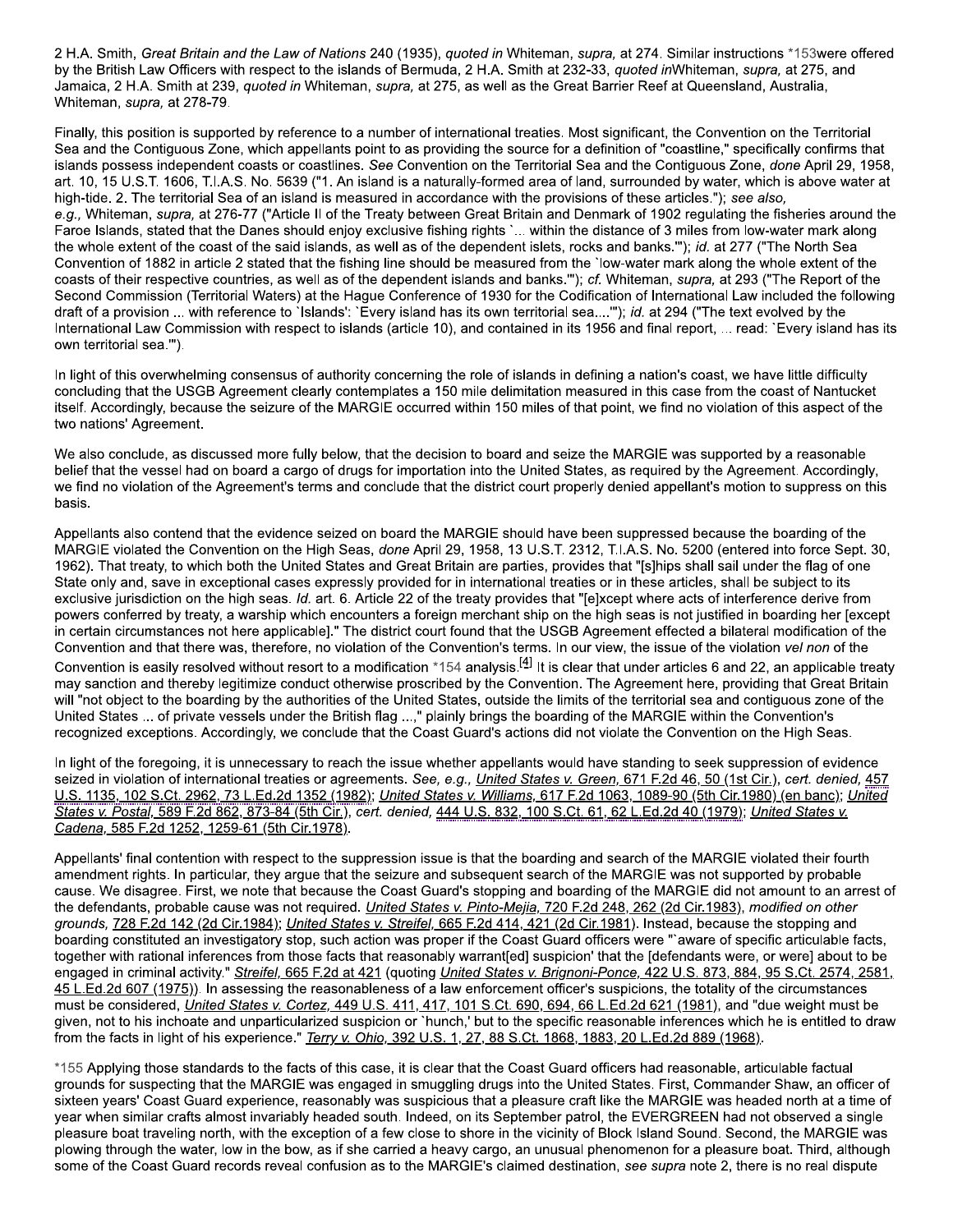that Commander Shaw was first informed by defendant Seward that the MARGIE was headed for St. John's Newfoundland. As the district court found, the purported destination seemingly was inconsistent with the MARGIE's actual course, which would have placed ner somewhere in the Gulf of Maine. Fourth, Commander Shaw was understandably suspicious that Seward was uncertain as to the ldentity and hationality of his crew members, particularly since the three had shared quarters on the small boat for at least nine days. Finally, the EPIC check on defendant Seward revealed that he had been involved in an attempted cocaine smuggling operation earlier in that Commander Shaw was first informed by<br>
district court found, the purported destination<br>
her somewhere in the Gulf of Maine. Fourth,<br>
identity and nationality of his crew members,<br>
Finally, the EPIC check on defendant S the year somewhere in the British west indies or the British Virgin Islands.  $\;$ 

We have no difficulty concidently that the totality of these circumstances provided an ample basis to justify the Coast Guard's boarding. The subsequent search of the MARGIE also was justified by an additional factor which became apparent in the course of the boarding.  $S$  pecifically, as the EVERGREEN approached the MARGIE, Lieutenant McPherson smelled the Accordingly, we nold that appellants' fourth amendment rights were not violated and that the district court correctly denied suppression on this basis.

s actual course, which would have placed<br>
ous that Seward was uncertain as to the<br>
s on the small boat for at least nine days.<br>
mpted cocaine smuggling operation earlier in<br>
basis to justify the Coast Guard's boarding.<br>
me Having determined that the boarding complained of was supported by a reasonable and articulable suspicion, and therefore comported with the strictures of the fourth amendment, we address appellants' claim that the seizure nonetheless violated the USGB Agreement. In advancing this claim, appellants focus on the following language contained in the Agreement: "The Government of the United Kingdom of Great Britain and Northern Ireland agree that they will not object to the boarding by the authorities of the United States ... of private vessels under the British flag in any case in which those authorities *reasonably believe that the vessel has on board a cargo of drugs for* importation into the United States in violation of the laws of the United States." (emphasis added). We need not address appellants unsupported contention that the "reasonable belief" language embodies a greater standard than the "reasonable suspicion" standard we concluded was satisfied in this case; even were we to view the reasonable belief standard as imposing an enhanced burden on the suspicions of law enforcement officials, we would find that burden satisfied here, since it fairly may be said that the evidence available to  $\mathfrak m$ e Coast Guard officers was sufficient to provide substantially more than reasonable suspicion.

we also reject appellants' claim that there was insufficient evidence to support a reasonable belief that the MARGIE's cargo of marijuana was bound for the United States in Violation of United States law, since we see no reason to question the correctness of the district court's factual finding that the MARGIE's apparent course would have placed her somewhere in the Guif of Maine.

### **B.** Jurisdiction

Appellants' only other argument of substance is that the proof at trial falled to "156 establish an intent to enter the United States and that therefore jurisdiction over the charged offenses

In violation of officed clates law, since we see<br>
RGIE's apparent course would have placed by<br>
arged offenses was lacking.<br>
This were convicted, 21 U.S.C. §§ 955a(d), 955<br>
and it be unlawfully imported into the United St<br> The statute under which appellants were convicted, 21 U.S.C. §§ 955a(d), 955c, makes it unlawful for any person to possess a nat the proof at trial failed to \*156 establish an intent to en<br>as lacking.<br>d, 21 U.S.C. §§ 955a(d), 955c, makes it unlawful for any<br>y imported into the United States. These provisions apply<br>an intent to import the control controlled substance intending that it be unlawfully imported into the United States. These provisions apply to citizens of any country, acting anywhere in the world, as long as there is an intent to import the controlled substance into the United States. Indeed, the statute itself unambiguously provides that these sections are "intended to reach acts of possession ... committed outside the territorial jurisdiction of the United States." 21 U.S.C. § 955a(n); *see also <u>Pinto-Mejla, i 20 F.2d at 259</u>.* There simply is no merit to appellants' claim that their prosecution for these offenses violates international law. As we noted in *Pinto-Mejla, "*Congress is not bound by international law. If it chooses to do so, it may legislate with respect to conduct outside the United States, in excess of the limits posed by international law. As long as Congress has expressly indicated its intent to reach such conduct, a United States court would be bound to follow the Congressional direction unless this would violate the due process clause of the Fifth Amendment." *Id.* (quoting <u>Leasco</u> Data Processing Equipment Corp. v. Maxwell, 468 F.2d 1326, 1334 (2d Cir.1972)); see also United States v. Allen, 760 F.2d 447, 454 (2d Cir. 1985).

Even absent that specific statutory authorization, an "intent to cause effects within the United States also makes it reasonable to apply to at 259. There simply is no merit to appellants'<br>
co-Mejia, "Congress is not bound by internation<br>
States, in excess of the limits posed by<br>
conduct, `a United States court would be bou<br>
of the Fifth Amendment." Id. (quotin persons outside United States territory a statute which is not expressiy extraterritorial in scope." <u>United States V. Muench, 694 F.2d 28,</u> <u>33 (2d Cir.1982),</u> cert. denied, <u>461 U.S. 908, 103 S.Ct. 1881, 76 L.Ed.2d 811 (1983)</u>; see also <u>United States v. Orozco-Prada, 732 F.2d</u><br><u>1076, 1088 (2d Cir.),</u> cert. denied, \_\_\_\_U.S. \_\_\_, 105 S.Ct. 154, 83 L.Ed.2d 92  $\frac{\ln \log_2 \tan \ln \log \tan \theta}{\ln \log \tan \tan \theta}$  with  $\frac{\ln \log x}{\ln \log x}$ ,  $\frac{\ln \log x}{\ln \log x}$  and  $\frac{\ln \log x}{\ln \log x}$  we have no difficulty concluding that the evidence adduced at trial sufficiently established the requisite intent to import the marijuana into the United States, and thereby satisfied the nexus requirement of the objective principle of territorial jurisdiction. See **Pinto-Mejla, 720 F.2d at 261** ("International law requires the state seeking to assert jurisdiction to show a nexus between it and the foreign vessel that is sufficient to justify supplanting the flag  $(2d$  Cir.1985).<br>
Even absent that specific statute<br>
persons outside United States to<br>  $33$  (2d Cir.1982), cert. denied,  $\frac{4}{3}$ <br>  $1076$ ,  $1088$  (2d Cir.), cert. denie<br>
evidence adduced at trial sufficitie<br>
the nexus re state's normally exclusive jurisdiction ...."); *United States v. Manno-Garcia, 619 F.2d 1313, 1380-81 & h. 13 (11th Cir.1982)* (objective principle satisfied by intent to cause an effect within the United States), *cert. denied*,  $\frac{45900.8}{1114,103}$  S.Ut. 748, 74 L.Ed. 2d 967 <u>(1983)</u>; *Onited States v. Baker,* 609 F.2d 134, 138-39 (5th Cir. 1980) (same); Restatement (Second) of Foreign Relations Law of the United States  $\S$  18 comment i (1965) ("The jurisdiction of a state under the rule stated in this Section is not limited to jurisdiction to prescribe a rule punishing or redressing the conduct after it has happened. It includes jurisdiction to prescribe a rule preventing conduct which would have the effects bringing it within the rule stated in this Section.").  $\,$ 

The evidence available to the jury, viewed most favorably to the government, Glasser v. United States, 315 U.S. 60, 80, 62 S.Ct. 457,  $4$ b $9$ , 86 L.Ed. 680 (1942), included the following: the MARGIE carried a large number of detailed coastal maps for the east coast of the United States and the Caribbean Islands, but no detailed charts for any area north of Cape Cod; although the MARGIE carried a tide table for the east coast of the United States, she had no similar table of Canadian tides; as discussed above, contrary to the MARGIE's announced St. John's, Newfoundland, course, sne appeared to be heading for some spot along the United States coast. Indeed, as the EVERGREEN followed the MARGIE, the latter continued to come closer to Nantucket. The jury quite reasonably could infer a United has happened. It includes jurisdiction to presc<br>d in this Section.").<br>the government, *Glasser v. United States,* 31<br>IE carried a large number of detailed coastal rarts for any area north of Cape Cod; although<br>ilar table o States destination from that fact, especially since the MARGIE was low on provisions and would normally have been expected, in light of ner cargo, to sall as far from the United States coast as possible. On balance, we cannot 157 say that the evidence was insufficient to